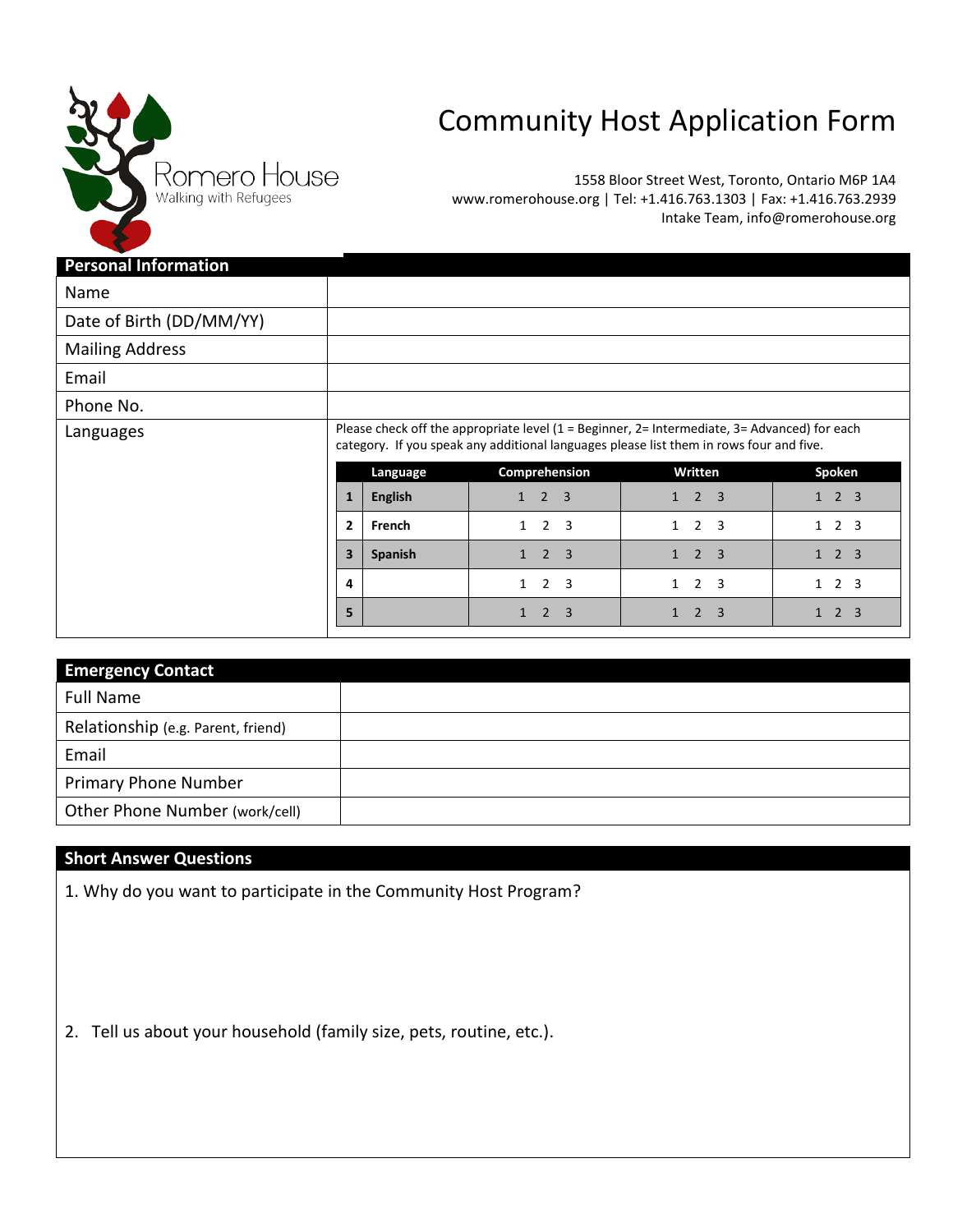3. Community and inclusiveness are central to life and work at Romero House. We welcome refugees, staff and volunteers of all religions, ethnicities, sexual orientations and gender identities. Please tell us how you think you would ensure that a welcoming environment is created in your home.

## **Interests & Availability**

| 1. INFORMATION                                                                                      |                                              |  |  |
|-----------------------------------------------------------------------------------------------------|----------------------------------------------|--|--|
| <b>Available Spaces</b>                                                                             | <b>Additional Support</b>                    |  |  |
|                                                                                                     | What other support are you willing to offer? |  |  |
| Number of bedrooms available ______________                                                         | $\Box$ Occasional Transportation             |  |  |
| Kitchen: private / shared (circle one)                                                              | □ Food/Toiletries/ etc.                      |  |  |
| Bathroom: private / shared (circle one)                                                             | $\square$ Social Support                     |  |  |
|                                                                                                     | □ Settlement Support                         |  |  |
| <b>Size of Family</b>                                                                               |                                              |  |  |
| How many people are you willing to host?                                                            | $\square$ None                               |  |  |
| $\square$ Single Person                                                                             |                                              |  |  |
| $\square$ Couple                                                                                    | <b>Preparation Time</b>                      |  |  |
| □ Family/ Group - up to ________ people                                                             | How much advance notice do you require?      |  |  |
|                                                                                                     | $\Box$ One day                               |  |  |
| <b>COVID-19 Vaccinations</b>                                                                        | $\Box$ A few days                            |  |  |
| Are all eligible members of your family fully vaccinated for                                        | $\square$ One week                           |  |  |
| COVID-19? Yes No                                                                                    | 口 Other: ___________________                 |  |  |
|                                                                                                     |                                              |  |  |
| 2. AVAILABILITY<br>What duration of housing are you able to provide (please select all that apply): |                                              |  |  |
| $\square$ Immediate: Weekend or a few days                                                          |                                              |  |  |
| $\square$ Short-term: one week to one month                                                         |                                              |  |  |
|                                                                                                     |                                              |  |  |
| $\square$ Long-term: ______ months.                                                                 |                                              |  |  |
|                                                                                                     |                                              |  |  |
|                                                                                                     |                                              |  |  |
|                                                                                                     |                                              |  |  |
|                                                                                                     |                                              |  |  |
|                                                                                                     |                                              |  |  |
|                                                                                                     |                                              |  |  |
|                                                                                                     |                                              |  |  |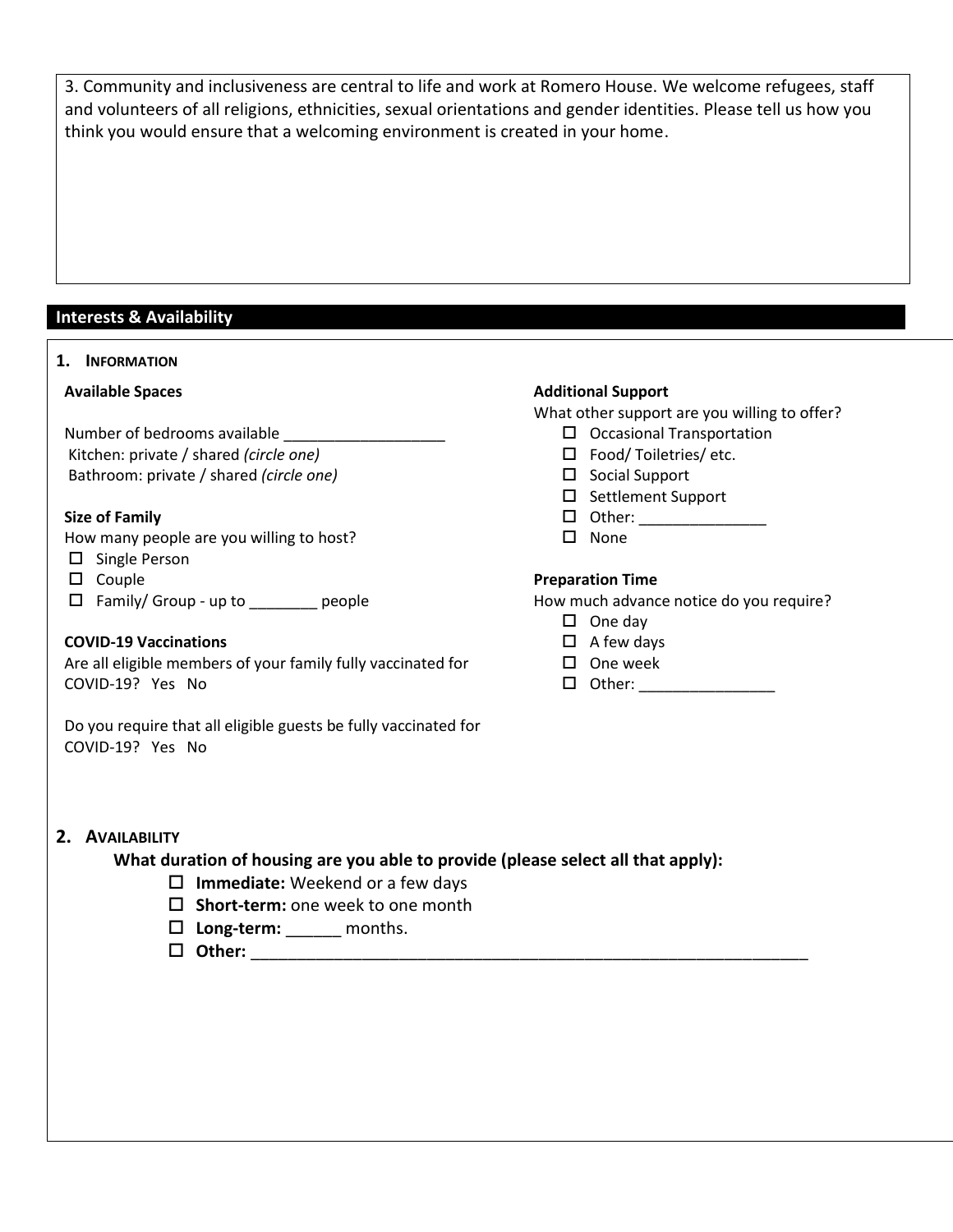|  |  | Are there any scheduling considerations you would like to tell us about? |
|--|--|--------------------------------------------------------------------------|
|--|--|--------------------------------------------------------------------------|

**What questions and/or concerns would you want us to address?** 

| <b>References</b>                                                 |                          |  |  |
|-------------------------------------------------------------------|--------------------------|--|--|
| Please list two individuals who can provide you with a reference. |                          |  |  |
| #1<br>Reference                                                   | Name (First, Last)       |  |  |
|                                                                   | Activity                 |  |  |
|                                                                   | Relationship             |  |  |
|                                                                   | (e.g. direct supervisor) |  |  |
|                                                                   | Email                    |  |  |
|                                                                   | <b>Phone Number</b>      |  |  |
| #2<br>Reference                                                   | Name (First, Last)       |  |  |
|                                                                   | Activity                 |  |  |
|                                                                   | Relationship             |  |  |
|                                                                   | (e.g. direct supervisor) |  |  |
|                                                                   | Email                    |  |  |
|                                                                   | <b>Phone Number</b>      |  |  |